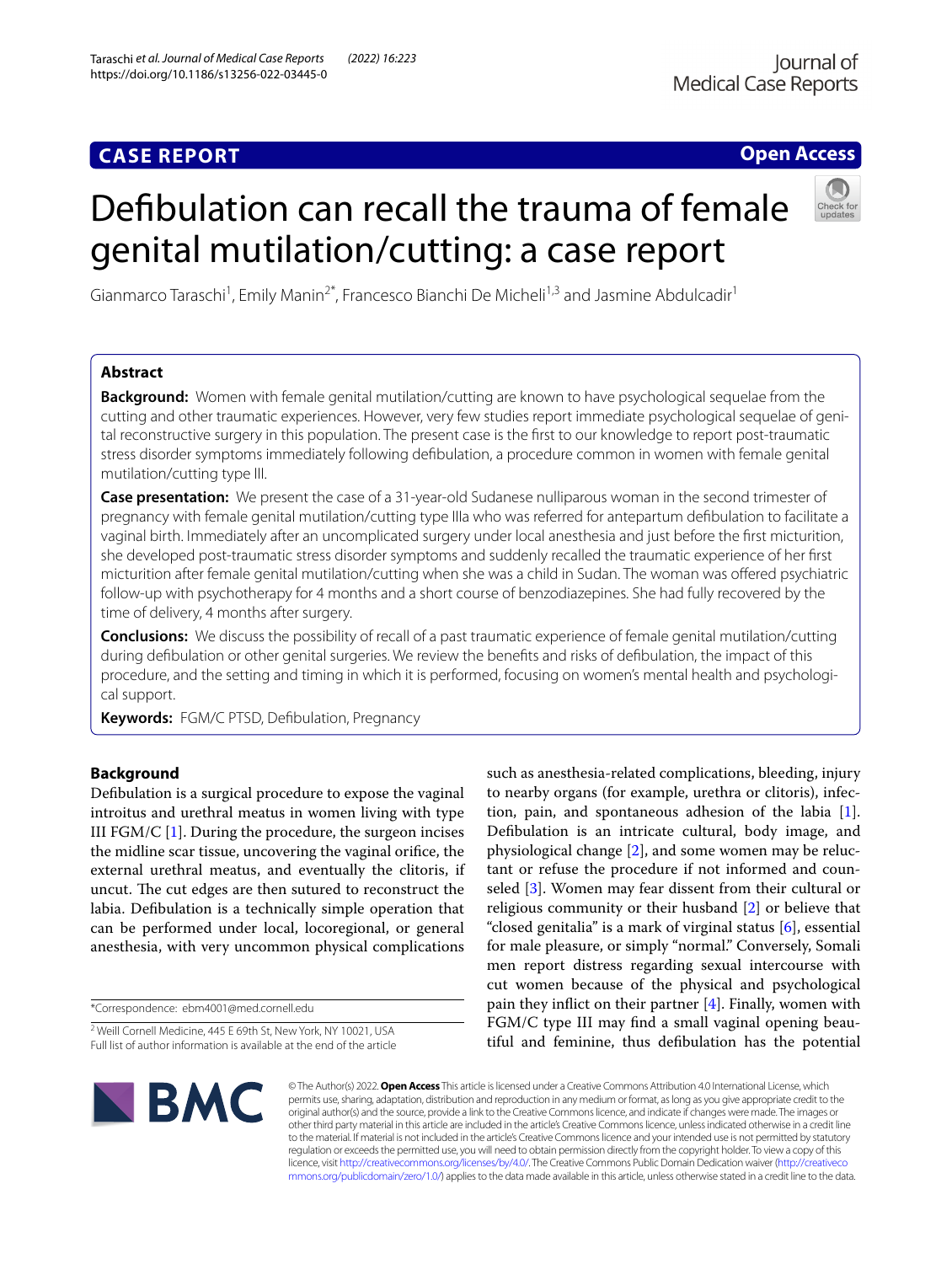to lower genital self-image [\[5\]](#page-4-5). Our anecdotal experience has found that some patients' genital self-image may beneft signifcantly from partial defbulation (up to above the level of the urethral meatus), without seriously compromising physical health. Shared decision-making should be used to decide upon the type of defbulation (partial versus total) and anesthesia (local, regional, or general) used during the defbulation procedure [\[1](#page-4-0)].

In this case report, we discuss a rarely studied longterm complication arising from defbulation after FGM/C, viz. PTSD exacerbation. While physical stigmata from FGM/C, particularly type III (Table [1](#page-1-0)), are well known, less information about mental and psychosexual complications can be found in literature  $[6, 7]$  $[6, 7]$  $[6, 7]$  $[6, 7]$ . A recent systematic review and metaanalysis found a signifcant association between FGM/C and chronic pain score, dyspareunia, dysuria, perineal tearing, prolonged labor, and episiotomy [[8\]](#page-4-7) with greater severity and prevalence after FGM/C type III [\[6](#page-4-3), [9,](#page-4-8) [10](#page-4-9)]. FGM/C can also lead to signifcant psychological trauma and mental illness. In fact, in a cohort of 66 women, 20% met the criteria for PTSD, one-third for depression, nearly one-third for an anxiety disorder, and one-sixth for all three psychopathology indicators (PTSD, anxiety, and depression)  $[11]$ . There are no studies on psychological illness and sequelae of defbulation.

# **Case description**

We report the case of a 31-year-old Sudanese G2P0 in the second trimester of pregnancy referred to our institution to discuss defbulation. Our patient had undergone female genital mutilation/cutting (FGM/C) type IIIa as classifed by the World Health Organization (WHO) [[12\]](#page-4-11) ("narrowing of the vaginal opening with the creation of a covering seal by cutting and apposition of the labia minora"). She stated that she was cut around the age of 5 in rural Sudan; she experienced no immediate complications. However, she sufers from long-term symptoms including superfcial dyspareunia, prolonged menstrual periods with primary dysmenorrhea, and obstructed micturition with voiding eforts. Besides the FGM/C, the woman had no signifcant medical, psychophysical, or surgical history and was not taking any medication. She had recently resettled in Switzerland with the help of the Humanitarian Corridor. She did not experience any violence or trauma during her journey to Europe. Conversely, prior to immigrating, she experienced psychological and physical violence due to political persecution: in 2014, she was kidnapped and beaten because she had defended a group of women from a university community who had undergone a group rape. At that moment, she was pregnant at 8 gestational weeks (GW), but the pregnancy ended in miscarriage soon after this episode. She felt guilty about this loss, mainly toward her family, because of the concern she thought she had caused. She had a baccalaureat in Human Rights and had been involved in humanitarian work in her country. She was fuent in Arabic and English.

At her preoperative appointment, the woman was not depressed, although she described some symptoms of mild dysthymia (emotional instability, sleep disorders, anhedonia, and lack of appetite) mainly related to her housing situation and site of resettlement. She had two preoperative appointments before scheduling defbulation at 23 weeks of gestation: one in English and the second with a certifed female Arabic interpreter. We detailed the procedure, the options for anesthesia (local and locoregional), and the option to undergo the defbulation either during her second trimester or during the frst stage of labor. We discussed the anatomical changes to expect after the procedure using multimedia resources such as drawings and videos  $[1, 12]$  $[1, 12]$  $[1, 12]$ . In particular, we informed her that she would experience a change in micturition, which would no longer be obstructed. The patient chose defbulation under local anesthesia in her second trimester. She was instructed to apply local lidocaine cream 2 hours before the office procedure.

<span id="page-1-0"></span>**Table 1** Female genital mutilation/cutting (FGM/C) types as classifed by the World Health Organization (WHO) [\[12\]](#page-4-11)

| FGM/C type | <b>Description</b>                                                                                                                                              |
|------------|-----------------------------------------------------------------------------------------------------------------------------------------------------------------|
| Type 1a    | Removal of the prepuce/clitoral hood                                                                                                                            |
| Type 1b    | Removal of the clitoris with the prepuce                                                                                                                        |
| Type 2a    | Removal of the labia minora only                                                                                                                                |
| Type 2b    | Partial or total removal of the clitoris and the labia minora                                                                                                   |
| Type 2c    | Partial or total removal of the clitoris, the labia minora, and the labia majora                                                                                |
| Type 3a    | Removal and appositioning of the labia minora with or without excision of the clitoris                                                                          |
| Type 3b    | Removal and appositioning of the labia majora with or without excision of the clitoris                                                                          |
| Type 4     | All other harmful procedures to the female genitalia for nonmedical purposes, for<br>example pricking, pulling, piercing, incising, scraping, and cauterization |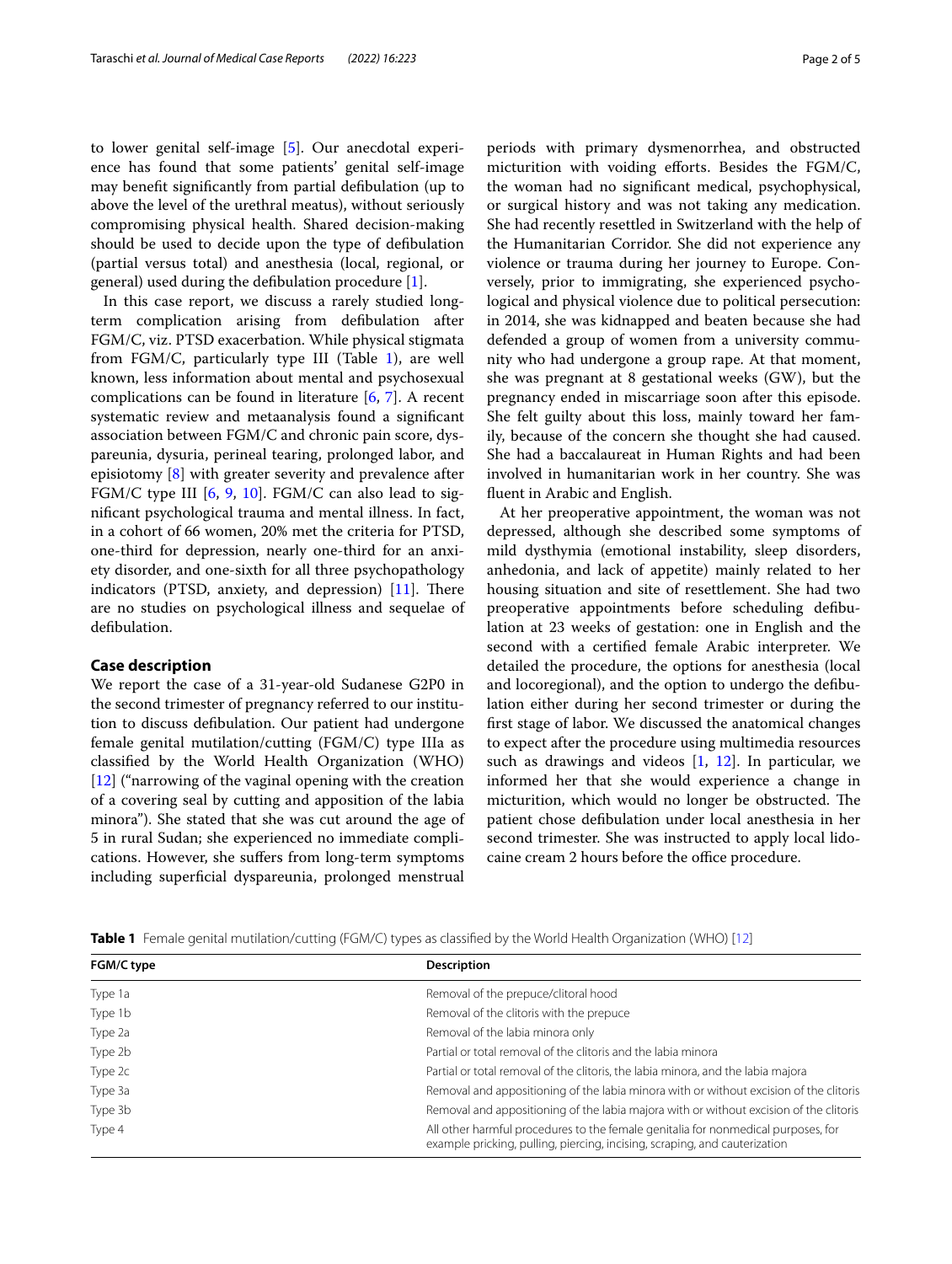Defbulation was performed in our outpatient clinic under local anesthesia and was uneventful and painless. After disinfection and injection of one ampoule of local lidocaine 1%, we sectioned the tissue bridge above the urethral meatus and the vaginal introitus. The labia minora were then reconstructed with simple stitches of Vicryl 3-0. The fetus's heartbeat was checked and found to be normal before and after the surgery.

After the intervention, the patient was dressed and ready to urinate for the frst time. Going to the toilet, she quickly became distressed and burst into tears, experiencing hot fashes, tachycardia, and hyperventilation. All vital signs were regular. When questioned, she explained that she had started to experience fashbacks of the frst micturition after her FGM/C when she was 5 years old. At that time, she had been afraid to urinate due to vulvar pain and had refused to drink and void her bladder. Her aunt had forced her to urinate with insults and physical violence. The gynecologist who performed the defibulation reassured and counseled the patient.

Notwithstanding her cries, urination was painless, uneventful, and psychologically relieving, even though she experienced vivid flashbacks of her childhood. The gynecologist admitted the patient to the prenatal ward to offer her psychiatric support. A few hours after the onset of symptoms, the psychiatrist's evaluation revealed anxiety and depressive symptoms with sad thymia, anhedonia, decreased motivation, tendency to withdraw into herself, sleep disturbance, and decreased appetite, all of which had been present for several months. Besides these chronic symptoms, she also experienced an acute state of stress, with fashbacks and neurovegetative symptoms, which reactivated past traumas, not only of the FGM/C and the physical violence inficted by her aunt but also the events she had endured in 2014.

According to the DSM 5th edition 2015 [\[2](#page-4-1)], the patient presented with signs and symptoms of post-traumatic stress disorder as she met the following criteria: exposure to severe violence (criterion A), unwanted upsetting memories, fashbacks, emotional distress after exposure to traumatic reminders (criterion B), avoidance of the external stimulus linked to the stressor event (micturition, criterion C), altered cognition in the form of dissociative amnesia and depression (criterion D); modifcation of consciousness in response to a trauma (hypervigilance, excessive startling, criterion E). Criterion F was fulflled after a month of follow-up with persistence of fashback and anxiety surrounding micturition.

The patient was discharged 2 days postoperatively. Her psychological state was improved, presenting as mild anxiety. The psychiatrist established psychiatric and psychotherapeutic follow-up consisting of appointments every 2 weeks for 3 months, combined with lorazepam 1

mg anxiolytic treatment for the acute episode and oxazepam 15 mg for 1 month. The patient experienced a progressive decline in anxiety, depressive symptoms, and

Postoperative follow-up was physically uneventful, and dyspareunia and obstructed micturition had completely resolved. Follow-up with the surgeon ended at 4 months after the surgery, and the patient continued to be followed by her obstetrician.

She delivered a healthy baby by vaginal delivery at 41 gestational weeks after induction for prolonged pregnancy. The delivery and post partum period were uneventful; she did not experience any relapsing symptom of anxiety, PTSD, or depression.

## **Case discussion**

acute stress symptoms.

The present report describes the case of a woman with acute PTSD exacerbation after receiving antepartum defbulation of FGM/C type III. While previous literature has explored the complex sociocultural, physiologic, and body image issues linked to the surgery [\[2](#page-4-1)], no studies have described acute psychological/psychiatric complications of defbulation.

However, several studies have reported on mental health in patients with FGM/C more broadly. Piroozi and colleagues found that the mean severe depression score was higher in a cohort of 122 women with FGM/C type I or II compared with 125 women without FGM/C (6.12 versus 4.60;  $p = 0.008$  [[13\]](#page-4-12). The link between FGM/C and psychological trauma is also acknowledged during asy-lum procedures [\[7\]](#page-4-6). The extent of psychological symptoms that ensue from FGM/C ranges from bad memories to feelings of fear, powerlessness, anger, shame, and guilt [[10\]](#page-4-9). Multiple factors contribute to the extent of the psychological sequelae of FGM/C: the type of circumcision, the age at the moment of cutting, the country of origin, the level of income, the vividness of recollections, and the ability to cope [[12\]](#page-4-11). Concerning the intensity of symptoms, there is some evidence that women with FGM/C type II and III present with more severe symptoms of PTSD than uncut women or women living with FGM/C type I  $[14]$  $[14]$ . However, for many women, FGM/C is often one of only several traumatic experiences they have undergone during their upbringing and migration [\[12](#page-4-11)]. Sexual and physical abuse at individual and family levels, domestic violence, and abuse during childhood are also common in this population  $[15]$  $[15]$  $[15]$ . In our case, our patient had been kidnapped and beaten for political persecution just prior to her miscarriage.

Trauma can manifest in unpredictable situations. In our case, surgery was uneventful, and it was only at the moment of inviting the patient to urinate that those bad memories came up. Providers should keep in mind this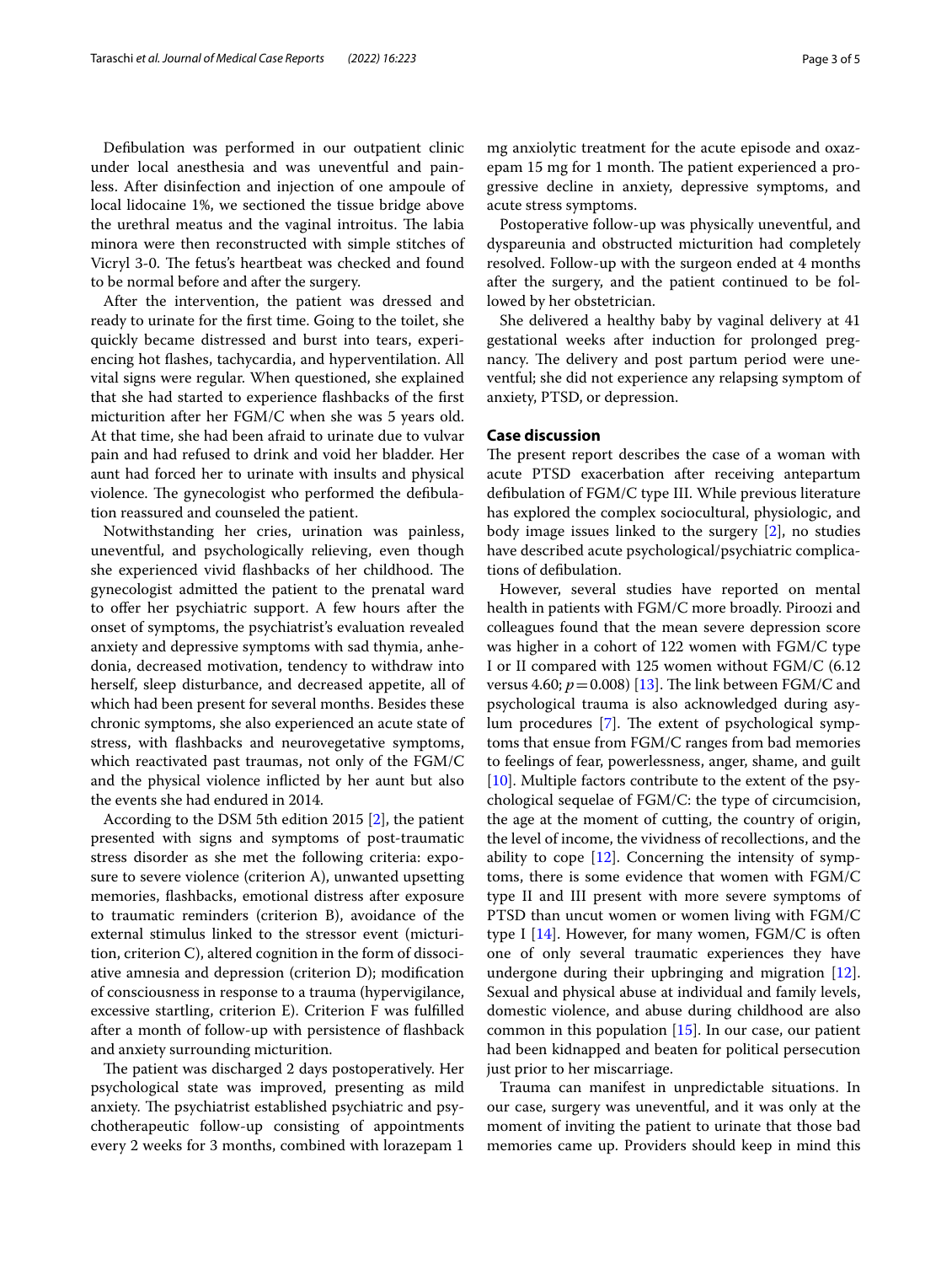possible association of multiple traumatic experiences and address the patient's whole life experience, rather than just an instance of trauma. However, some women are not able to openly discuss or recognize a certain traumatic experience as it is perceived as a "taboo" or normalized  $[16]$  or, like in our patient's case, they cannot recall the trauma until a physical stimulation is applied. In our case, the patient had unconsciously removed the memories related to the cutting. Other reported coping mechanisms include taking strength and comfort from faith and religious activities or talking to friends [\[16](#page-4-15)]. In highincome countries, vulnerable migrant or refugee patients might struggle to seek medical advice because of social isolation, poverty, lack of recognition of the diagnosis on behalf of the patient or provider, or fear of stigmatization  $[17]$  $[17]$ . They may also be subjected to "iatrogenic pathologization," a phenomenon that arises due to the broader societal rhetoric that they are "mutilated" and in need of fixing  $[17]$  $[17]$  $[17]$ . In our institution, we offer psychological support for women with history of FGM/C, particularly for patients who are planning for surgical intervention. In our patient's particular case, psychological support was not deemed necessary as our patient did not present with any psychiatric comorbidity during the preoperative consultation. According to current WHO guidelines [\[6\]](#page-4-3), cognitive behavioral therapy (CBT) should be considered for girls and women living with FGM/C who are experiencing anxiety, depression, or post-traumatic stress disorder (PTSD) or who will receive or have received any surgical intervention for their FGM/C.

The present case report underscores the importance of the availability of psychological support for all women living with FGM/C, particularly for those scheduled for defbulation or other surgical procedures of FGM/C, including clitoral reconstruction and treatments of scar complications as recommended by current guidelines [\[6](#page-4-3)]. Defbulation is a simple and generally well-tolerated procedure from a physical and psychological perspective [\[18](#page-4-17), [19\]](#page-4-18). However, some women can experience acute psychological distress: in 11 years of activity of our FGM/C clinic where we perform defbulation at any moment of the woman's life, with diferent types of anesthesia depending on the woman's history, preference, and time, this is the frst case of immediate postoperative psychological distress that we have been confronted with. Due to its rare occurrence, no study has reported the rate at which adverse psychological sequelae after defbulation occurs. We published the case of a young woman who experienced a relapse of PTSD caused by postoperative pain after clitoral reconstruction [[20\]](#page-4-19). Multidisciplinary consultations with psychiatric and/or psychological care should be available and accessible. In low- and middleincome settings, where multidisciplinary consultation is seldom available, other forms of assistance are suitable: the WHO recommends interventions that can be safely delivered by community health workers and the use of anonymous internet-based self-help tools for management of patients with mild PTSD [\[21\]](#page-4-20).

Risk factors for psychological sequelae should be screened; however, in our case, the patient did not recall her traumatic experience during the preoperative consultation. As in Knipscheer (2015), "the underreporting of symptoms could also be owing to diferent perceptions (not the circumcision but other stressors would be responsible for the current complaints/symptoms) or taboos (being ashamed to talk about the problems, feeling a sense of stigma)" [\[12](#page-4-11)]. Furthermore, all obstetrician/ gynecologists, family medicine practitioners, midwives, and nurses should be educated on the risk of retraumatization during antepartum and intrapartum defbulation.

# **Conclusions**

Defbulation for women with FGM/C type III is a safe surgery to treat genitourinary and sexual complications, allow physiologic delivery and sexual intercourse, and facilitate gynecologic and obstetric procedures. Previous literature has explored the complex sociocultural, physiologic, and body image issues linked to the surgery  $[2]$  $[2]$ . This is the first case report that presents and discusses its possible psychological impact on the recall of trauma after surgery. Women who decide to undergo defbulation should be thoroughly informed and counseled before the procedure. Their mental health should be assessed and treated as well as their physical condition. Multidisciplinary care and follow-up with a psychiatry/ psychology team before and after defbulation should be available for all women presenting with psychiatric sequelae after FGM/C.

#### **Abbreviations**

FGM/C: Female genital mutilation/cutting; FSFI: Female Sexual Function Index; GW: Gestational weeks; PTSD: Post-traumatic stress disorder; WHO: World Health Organization.

# **Acknowledgements**

Not applicable.

#### **Author contributions**

TG: analyzed the case, reviewed the literature, and was a major contributor in writing the manuscript. ME: analyzed the case, reviewed the literature, and was a major contributor in writing the manuscript. BDMF: supervised the writing of the manuscript and interpreted the case from a psychosomatic point of view. AJ: counseled the patient, performed the surgery, and supervised the project. All authors read and approved the fnal manuscript.

#### **Funding**

No funding was granted for this project.

#### **Availability of data and materials**

The datasets collected and/or analyzed during the current study are available from the corresponding author on reasonable request.